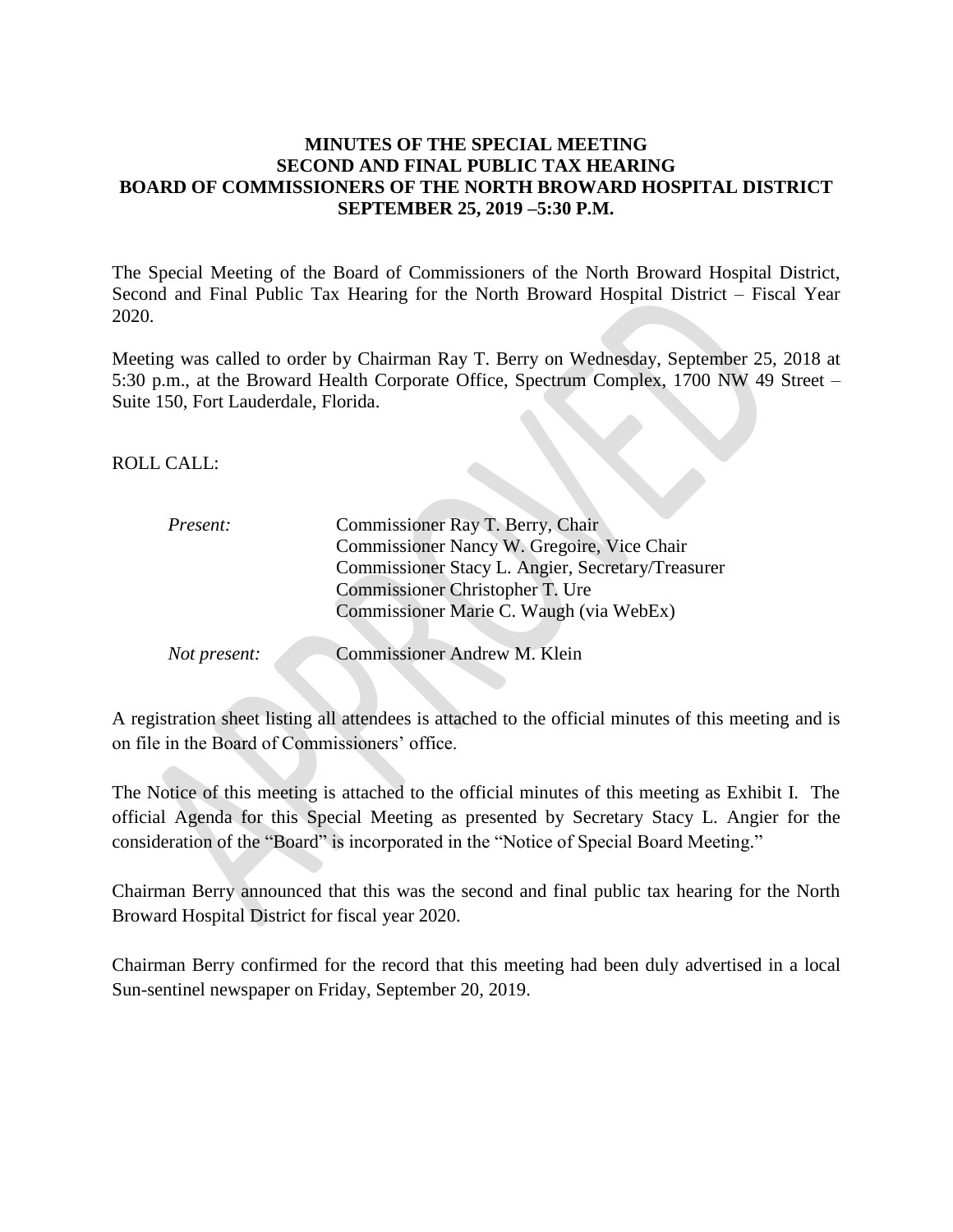5.1 Recommend consideration to approve the proposed millage rate for fiscal year 2020.

CFO, Mr. Alex Fernandez, reported the following information:

- o The millage rate for 2018/2019 was 1.0855 mills
- o The roll back rate for 2019/2020 is 1.0324 mills
- o The proposed millage rate for 2019/2020 is 1.0324 mills

Mr. Fernandez recommended reducing the millage rate to 1.0324 mills, which was the same as the rollback rate. He further reported that a packet of information pertaining to the millage rate was provided before the meeting on or about September 13th, 2019, in addition to being posted on Broward Health's website and provided in hardcopy for the public's review.

Chairman Berry opened the floor for discussion and gave the public an opportunity for public comments. There being none, he entertained the following:

It was *moved* by Commissioner Gregoire, *seconded* by Commissioner Ure, that:

**The Board of Commissioners set the 2019/2020 millage rate for the North Broward Hospital District at 1.0324 mills, in accordance of the provisions of Chapter 200 of the Florida Statutes by adopting resolution Fiscal Year 20-05, which has been posted online, provided to the commissioners prior to this meeting and available in hardcopy for the public's review**

Motion confirmed by Roll Call vote**:**

| <b>Commissioner Ray T. Berry</b>      | Yes        |
|---------------------------------------|------------|
| <b>Commissioner Nancy W. Gregoire</b> | Yes        |
| Commissioner Stacy L. Angier          | <b>Yes</b> |
| Commissioner Christopher T. Ure       | Yes        |
| Commissioner Marie C. Waugh           | Yes        |

Motion *carried* unanimously.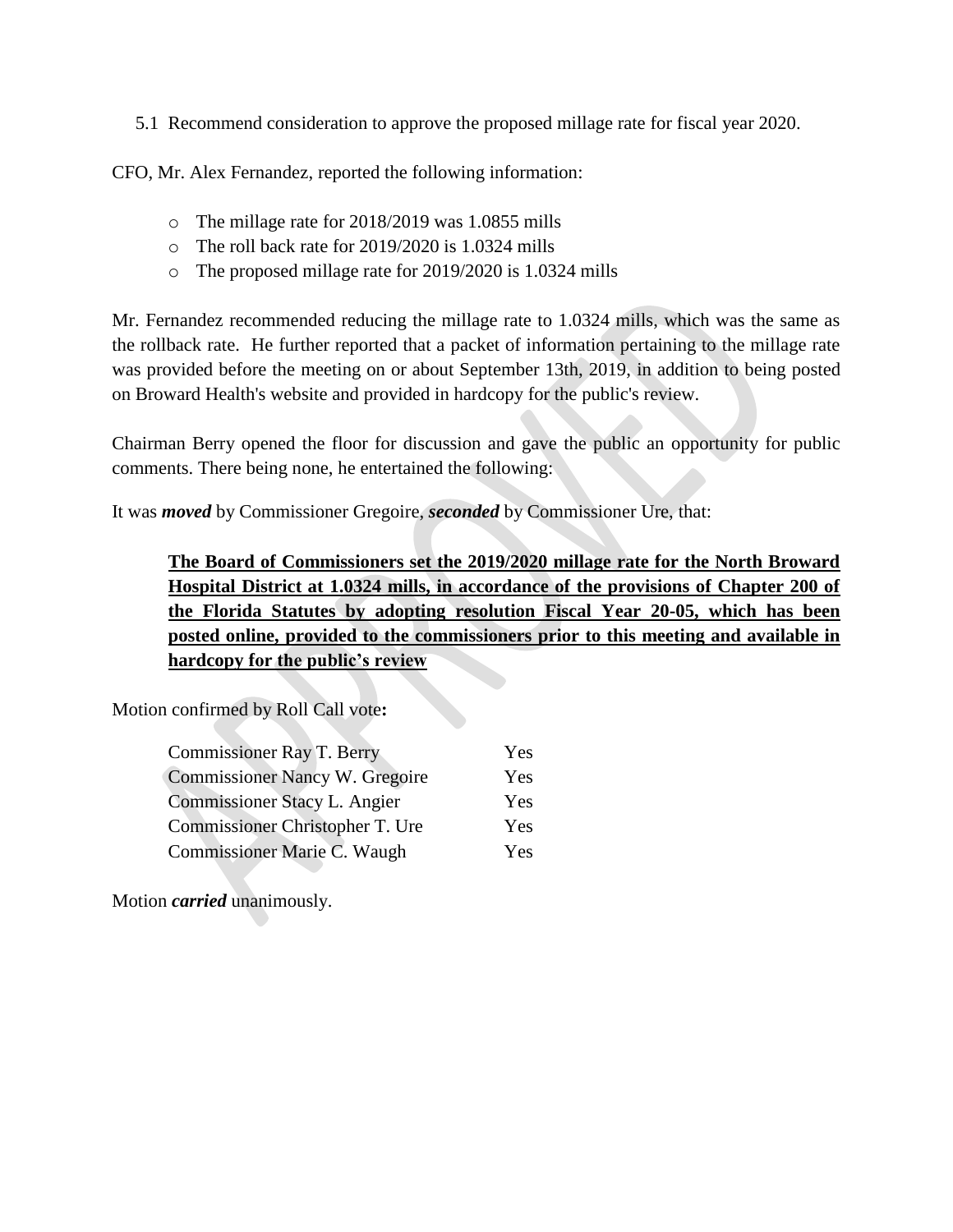5.2 Mr. Fernandez recommended the Board's consideration to approve the proposed budget for the North Broward Hospital District for Fiscal Year 2020.

Chairman Berry opened the floor for discussion and gave the public an opportunity for public comments. There being none, he entertained the following:

It was *moved* by Commissioner Gregoire, *seconded* by Commissioner Ure, that

**The Board of Commissioners approve the budget proposed by Mr. Fernandez for the North Broward Hospital District, including all of its operations for fiscal 2020 beginning July 1st, 2019, and ending June 30th, 2020, in accordance with the provisions of Chapter 200 of the Florida Statutes, by adopting Resolution Fiscal Year 20-06, which has been posted online, provided to the commissioners prior to this meeting and available in hardcopy for the public's review.** 

Motion confirmed by Roll Call vote**:**

| Commissioner Ray T. Berry       | Yes |
|---------------------------------|-----|
| Commissioner Nancy W. Gregoire  | Yes |
| Commissioner Stacy L. Angier    | Yes |
| Commissioner Christopher T. Ure | Yes |
| Commissioner Marie C. Waugh     | Yes |

Motion *carried* unanimously.

Chairman Berry thanked board members and the rest of the organization for having worked diligently to reduce the tax burden to the taxpayers of the community, while still providing excellent services and continuing to improve the quality of care.

## ADJOURNMENT:

It was *moved* by Commissioner Angier, *seconded* by Commissioner Ure, that

**The Board of Commissioners of North Broward Hospital District move to close this public hearing pertaining to the proposed millage rate and tentative budget.**